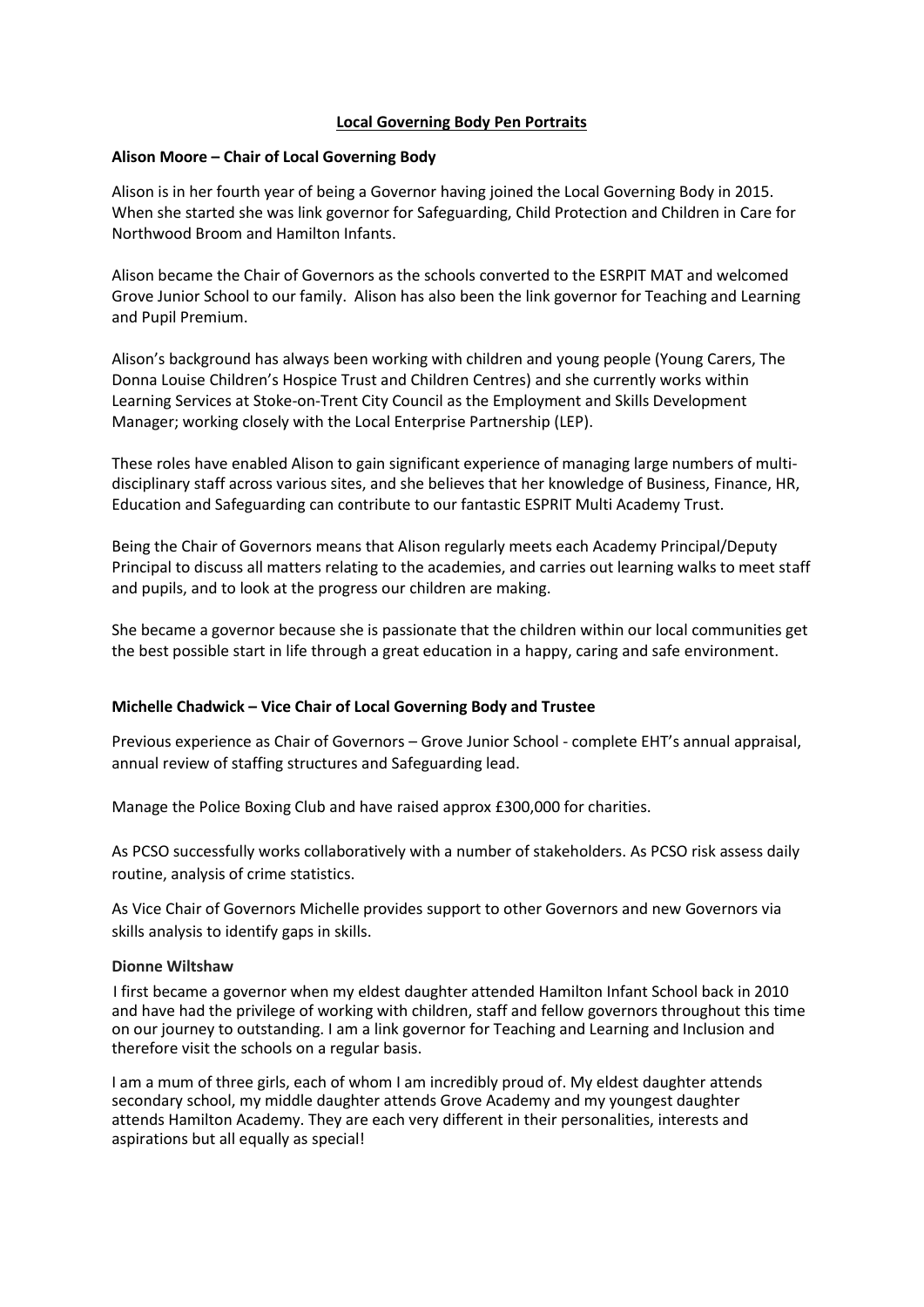I have worked as a teacher within our city since 2002 these rotes have included working with as a class teacher across the whole of the primary age range from nursery to Year 6, Nurture Class Teacher, EAL/Inclusion Teacher and now Key Stage 1 and Inclusion Lead at Northwood Broom Academy. This experience has allowed me to gain an understanding of how to enable better life chances and improve outcomes for children.

It is my belief that our children learn to be kind and caring individuals with high aspirations and a confidence which allows them all to shine! I feel privileged to be part of Esprit, making a difference and spreading a little MAGIC.

## **Shirley Carrigan (Academy Principal – Grove Academy)**

I am currently in the  $2^{nd}$  year of my  $2^{nd}$  headship – having previously been Head of School at an infant school, I am now the Principal of Grove Academy. Both schools have been in need of significant improvement and during my time in these roles I have gained wide experience of HR, budget management, strategic planning, action-planning and evaluation, working with a range of stakeholders and the leadership and management of large staff teams. Previously I had worked as an English and later Primary Consultant for the Local Authority - this was a dream role for me, as English has always been my passion. In these roles it was a real privilege to work with a wide range of schools, giving me a real insight into school improvement work. During these roles I designed and delivered a range of CPD opportunities, such as inset, joint planning and team-teaching with teachers, reviews and strategic planning. Previous to this I taught junior-aged pupils for 6 years in 2 different schools.

When I returned to work in a school, after working for the Local Authority for 12 years, I was shocked to see how much more disadvantaged the lives of some pupils had become. On a daily basis, I see examples of pupils whose learning suffers because of their deprivation and dysfunctional home-life. Many of these pupils have so little, and it's so far from what my own children have that I am passionate about improving their lives as much as we can. These improvements can only happen if the strategic leadership and management of the school is strong and being a governor gives me an opportunity to use my skills and experience to ensure that standards, provision and outcomes continue to improve for the children in our care. All children deserve the best start in life and I want to be a part of making that happen.

# **Yvonne Glaister (Academy Principal – Hamilton and Northwood Broom Academy)**

I am currently in my 1st year as Principal of both Northwood Broom Academy and Hamilton Academy – having previously been Principal of just Hamilton Academy since January 2017. Since being in the role of Principal, I have I gained experience of HR, finance, safeguarding, strategic planning and the coaching, leadership and management of a staff team. I started my teaching career in 2002 where I specialised in Early Years. I taught in both Nursery and Reception for 8 years, 6 of which as the Early Years lead in the school. During this time, I became an Early Years moderator and a lead teacher for phonics. Both of these roles gave me an insight in supporting and helping to develop others in their roles. In April 2010 I became an Early Years consultant for the Local Authority. This involved supporting teachers and private nursery providers in improving practice including delivering CPD for Early Years practitioners and supporting the delivery of phonics training. I then returned to teaching in September 2011 in Key stage 1 as a Deputy Headteacher.

During my time as an Early Years consultant, I missed the children's happy faces and look of pride when they achieved something they had been working hard to achieve. I missed the sense of belonging to a community and the opportunity to make a difference to the children's lives myself on a day-to-day basis. Being a Principal and a governor gives me the opportunity to influence and make